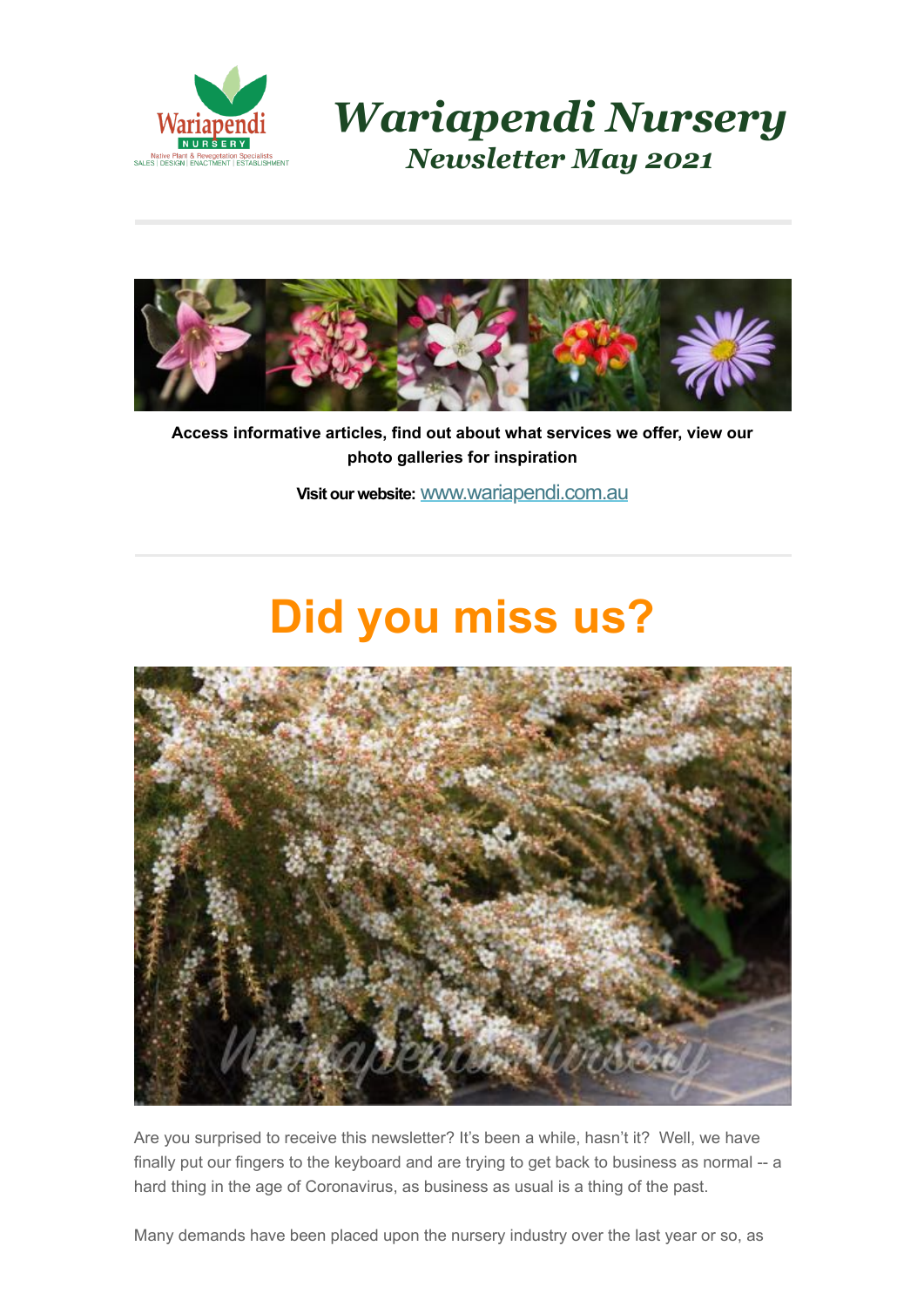people are staying at home more often and have been spending more time in their garden. Unfortunately, this has also resulted in a marked increase in the planting of environmental weeds throughout our Shire. We hope you read our words and take in our advice about environmental weeds which you can find further on in this newsletter. We also hope you will be inspired by the results of the good work that has been undertaken to bring back nature and provide recreational opportunities along the Wingecarribee River which has been a work in progress over the last 20 years.

Pleasant reading!

# **Re-Greening of the Wingecarribee River**



From bare paddocks along the river to natural vegetation to protect and enhance our waterways along with providing lifestyle benefits for humans and native fauna.

Revegetation works of about 6km of the river along with the construction of a bicycle track have transformed the once barren landscape into a vibrant landscape enjoyed by nature lovers, birdwatchers, cyclists, walkers, fishers, etc. along with our local wildlife. Unfortunately, environmental weeds are starting to invade many of these areas, hence the following article on the impact of environmental weeds and why we should not be planting them in our gardens.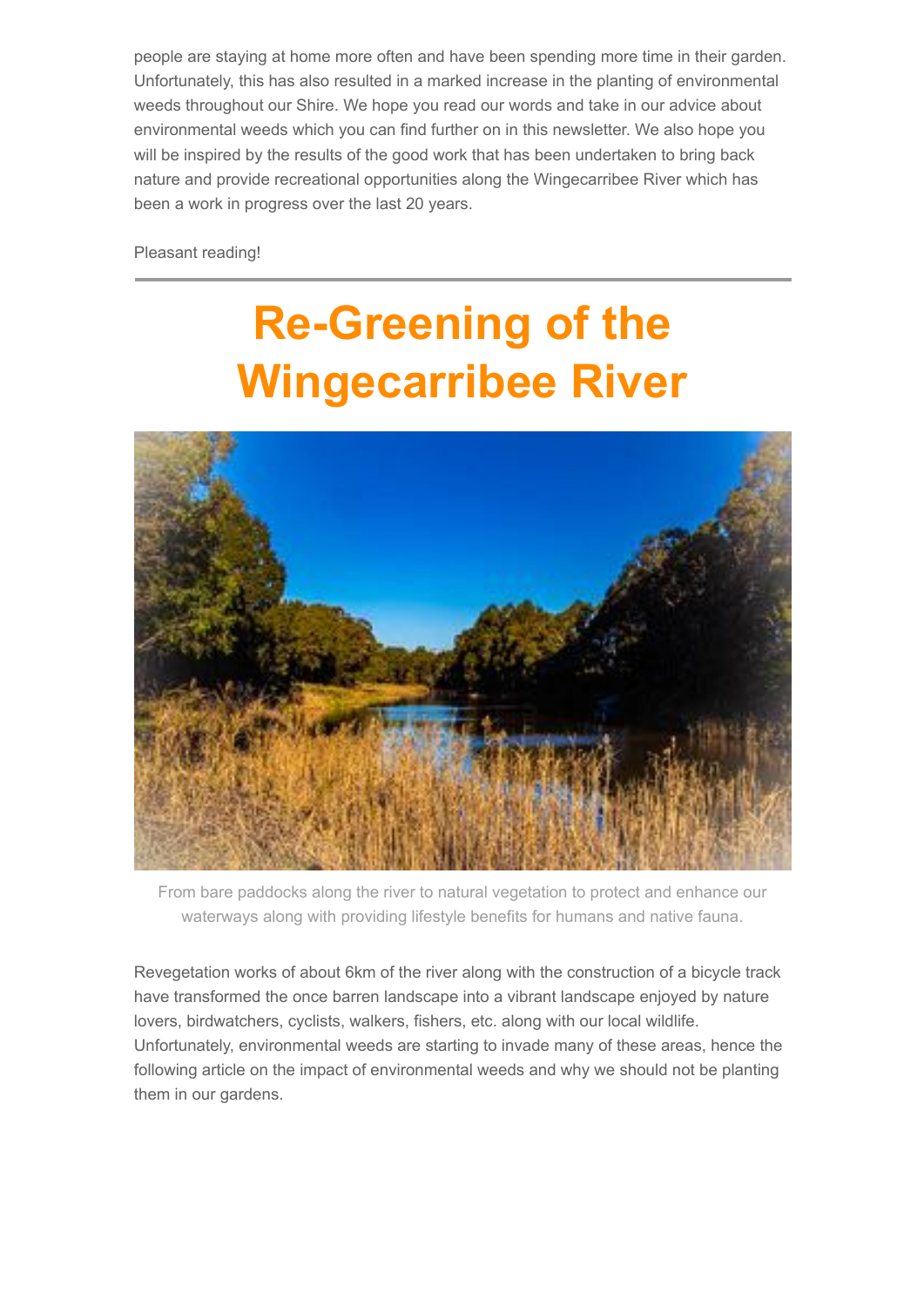

The grandchildren enjoyed practising their casting in the Wingecaribee River.

I recently took my grandchildren down to the Wingecarribee River near Oxley College to enjoy some fishing and time in nature with them. Whilst not a fish was to be caught, we did enjoy untangling a few lines together and appreciated the beautiful natural surrounds. What was once bare paddocks adjoining the river, is now a wonderful oasis described by many as their favourite place in Bowral/Burradoo. This oasis in a land of exotic vegetation is the result of 20 years of commitment and hard work by Oxley College, Landcare, Wariapendi Nursery and our Local Council.



Some very creative work to create habitat for micro-bats in a dead tree alongside the bike track.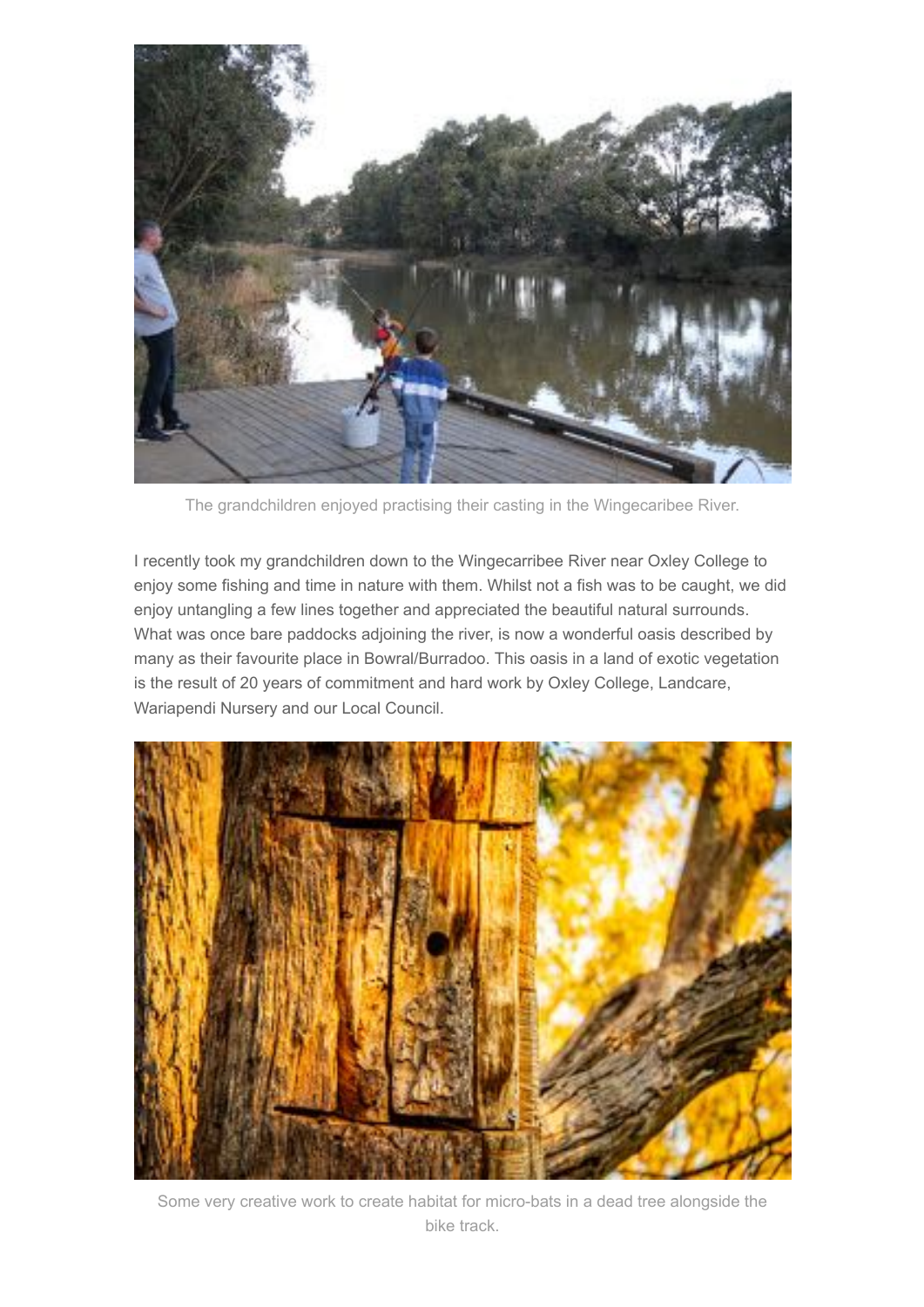Next time you have some spare time, take a walk or ride your bike and enjoy the scenery and the delights of nature.



#### Banksia marginata flowers

# **Plant of the Month Banksia marginata**

The Honeysuckle Banksia (Banksia marginata) is a very hardy small tree that grows to around 2 to 5 metres tall which can be pruned to create formal/informal hedges and screens or if left unpruned as a small specimen tree. Its bright yellow flowers and seeds attract many birds, including the Yellow-tailed Black Cockatoo along with Sugar Gliders and Pygmy-Possums.

It is also a great cut flower for floral arrangements in the home. It is extremely frost hardy and drought tolerant. Suitable for heavy loam soils along with granite and sandstone soils. For those who live in fire-prone areas, this plant is also classified as fire-retardant.

Plant one (or more!) in your garden to enjoy all this beautiful plant has to offer. Currently on special at the nursery!

## **This Month's Specials**

Take advantage of this month's specials and save up to 68% off selected species as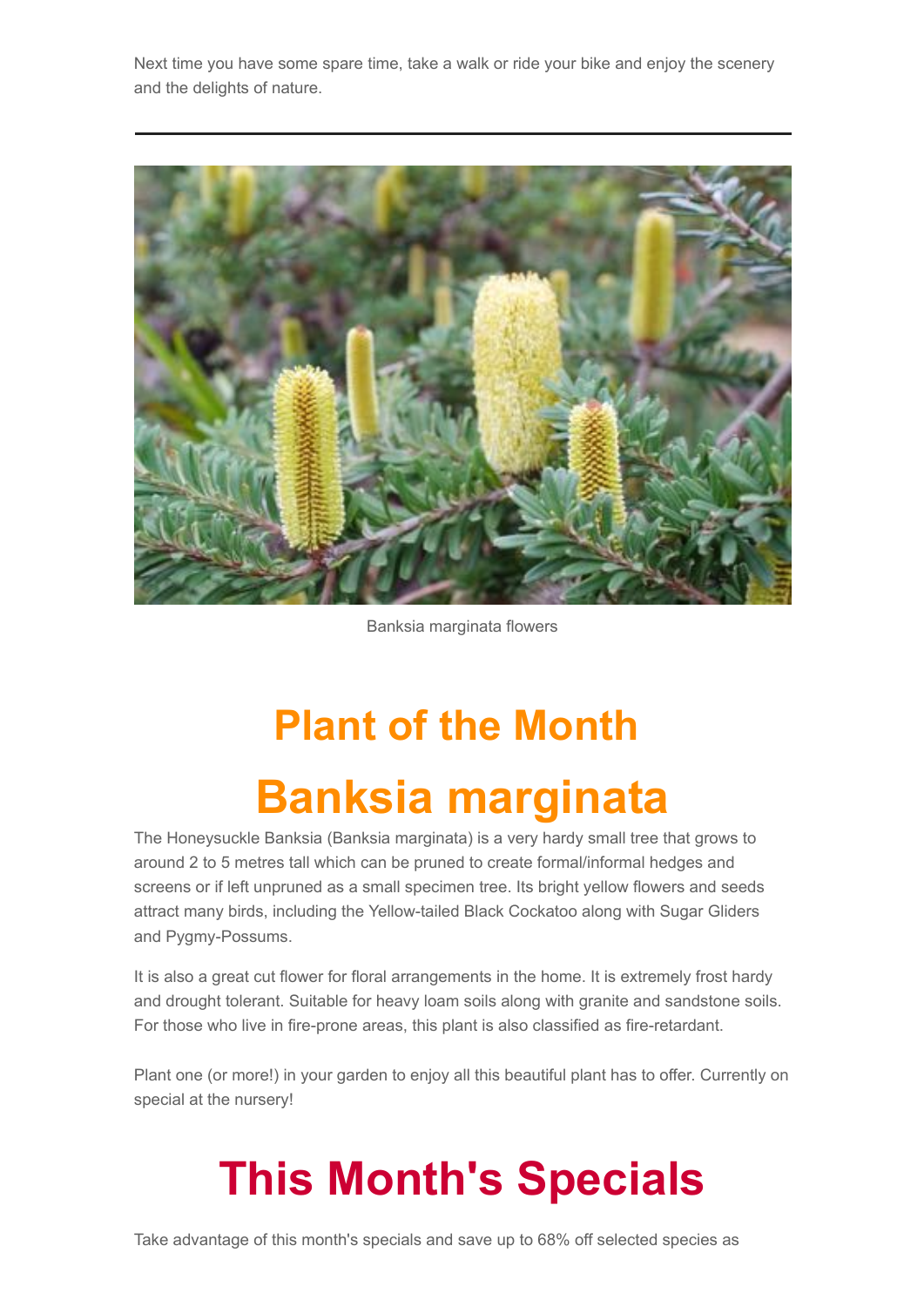

**Austromyrtus dulcis Copper Tops** - a great bush tucker plant **Baeckea virgata dwarf - stunning low plant with white flowersthat never needs pruning Banksia marginata** - as showcased above **Banksia robur** - Swamp banksia with large foliage and showy flowers **Callistemon Little John** - Compact bottlebrush with beautiful grey-green foliage and deep red flowers **Calothamnus quadrifidus grey** - Silver grey foliage adds contrast **Carpobrotus Aussie Rambler** - bright pink flowers, great bushtucker plant **Casuarina Cousin It** - unique ground cover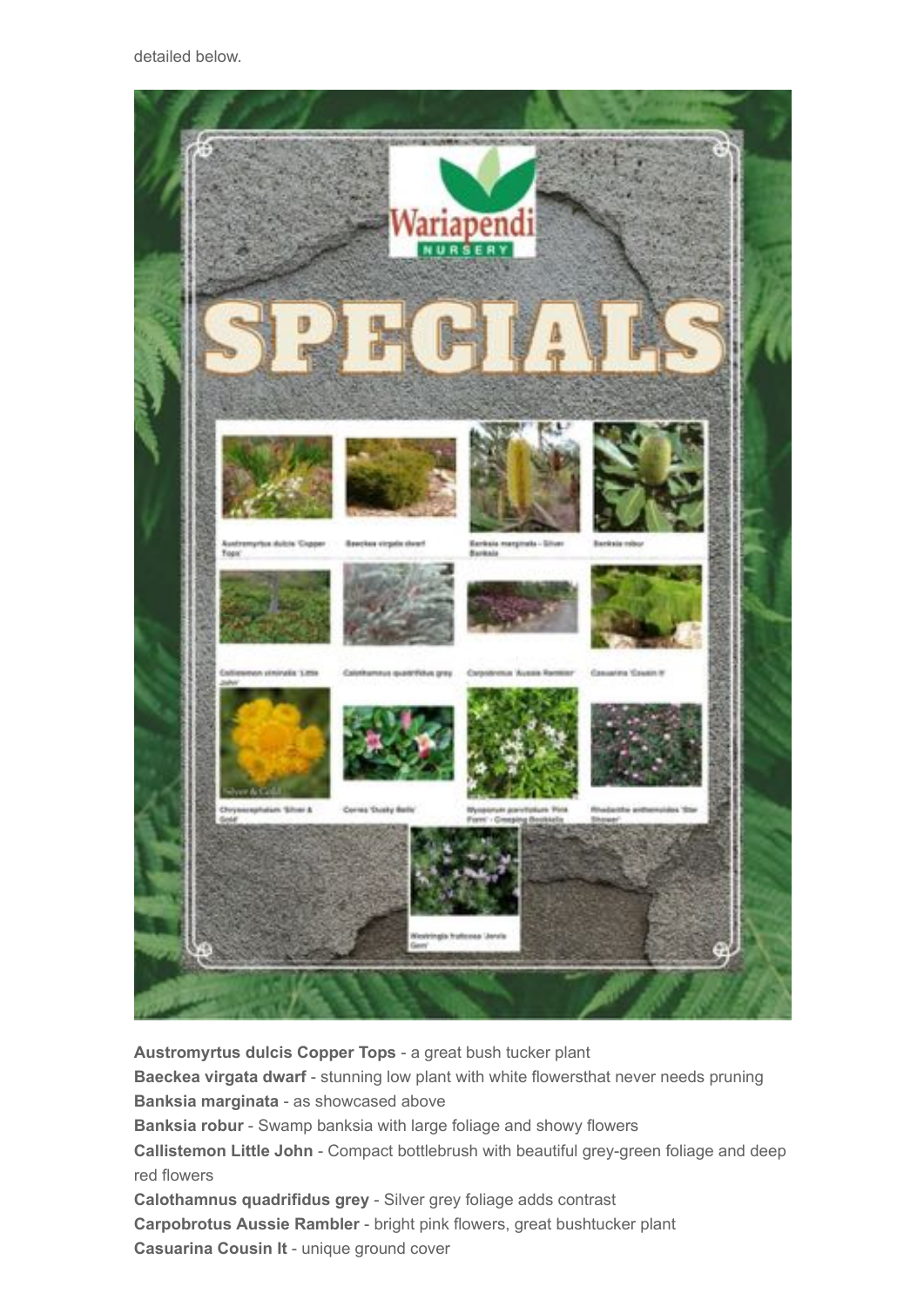**Chrysocephalum Silver & Gold** - great wildflower with silver foliage and bright yellow flowers

**Correa Dusky Bells** - a low growing native fuschia

**Myoproum parvifolium Pink Form** - quick growing carpeting plant

**Rhodanthe anthemoides Star Shower** - paper daisy flowers for an exceptionally long period. Great cottage garden plant

**Westringia Jervis Gem** - dwarf native rosemary suitable for low hedges, free flowering

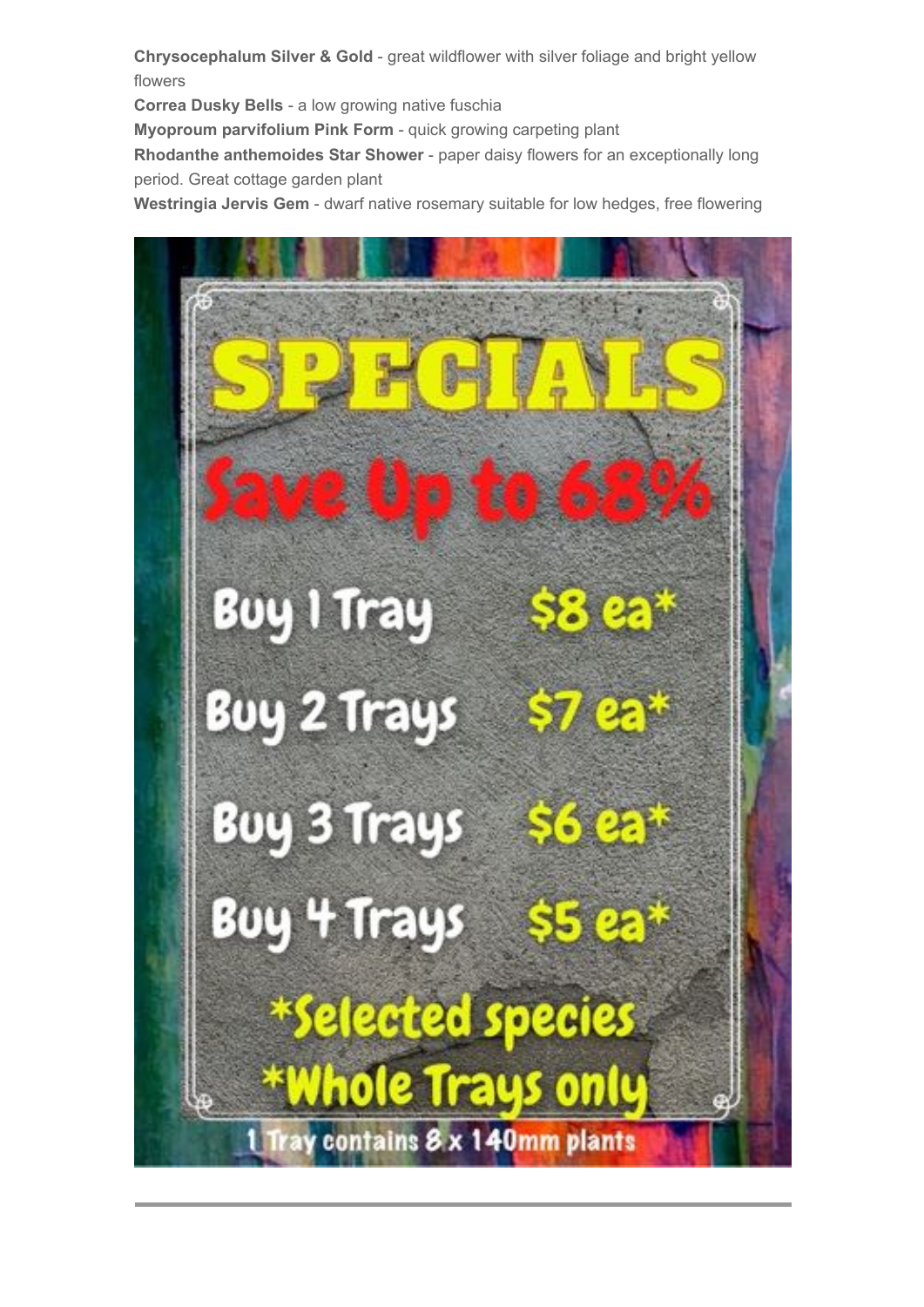#### **Mother's Day**



Show your love and appreciation to your mother by giving a gift that last more than a week -- buy her a plant suitable for cut flowers to bring into her home to remind her of your love. Alternatively, gift vouchers are available to purchase from our nursery either by phone or at the nursery.

#### **Weed of the Month**



Cherry Laurel planted along the boundary of the nature reserve of the Wingecaribee River bike track.

Cherry Laurel is widely used as a hedging plant throughout the Southern Highlands. However, it is highly invasive and spreads quickly throughout native forests, supressing native species which reduces habitat for native fauna. All parts of the tree, including the leaves, fruit and seeds are highly toxic to humans. It produces hydrocyanic acid or prussic acid, which can cause serious illness or death within hours of ingestion, or by merely touching it, it can cause irritation to the skin and eyes. This plant grows to around 12-15m tall with a spread of around 12-20m when mature. It is also good habitat if you wish to attract Indian Mynas and Starlings to your garden!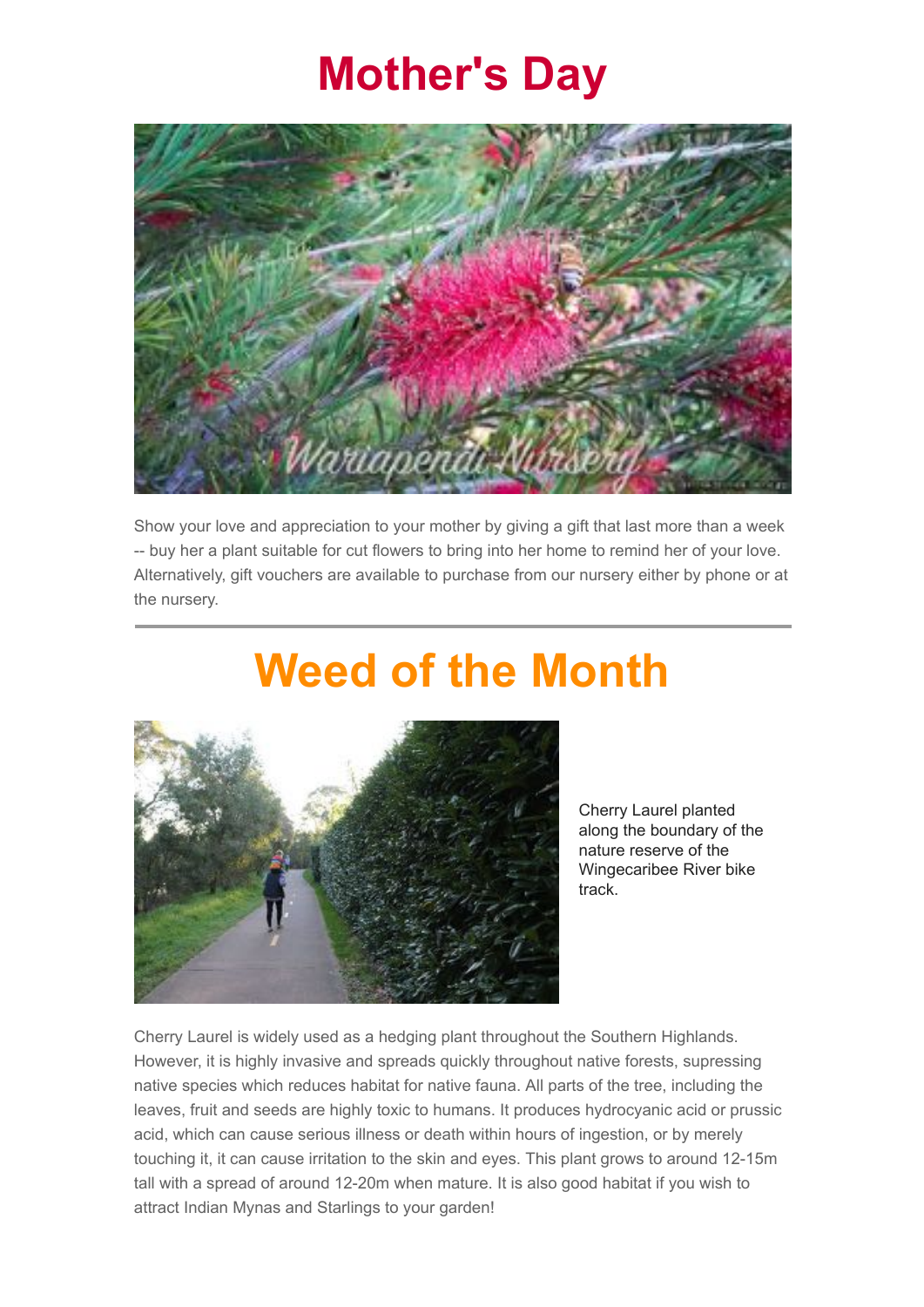Long lived alternative native plants suitable for hedging include Callistemons (Bottlebrush), Hakeas, Lilly Pilly, Leptospermum (Tea Trees), Blueberry Ash, NSW Christmas Bush, Banksias, Tristaniopsis (Water Gum), Waratahs… the list is almost endless!

If your property is close to bushland or revegetation projects, it is best to either remove Cherry Laurel or prune prior to seed set which is rapidly spread by birds. Any fruit or seeds should be bagged and disposed of. Take care to protect yourself when handling, due to its toxic nature.

# **Why do People Plant Environmental Weeds?**



Honeysuckle and Periwinkle invading the revegetation works alongside the Wingecarribee River bike track.

When I see our natural bush and old established exotic gardens being dominated by environmental weeds such as Honeysuckle, Privet, Periwinkle, Buddleia (Butterfly Bush), Hawthorn, Cotoneaster, Cherry Laurel, Agapanthus and many others, I ask myself the question, "Why do people plant environmental weeds in their gardens?" When you consider the enormous cost to landcare/bushcare groups, government departments who manage enormous tracts of land, such as railways, roads, waterboard, national parks, let alone the degradation of our local environment, we all should be asking this question.

Some answers that come to mind are

- they are recommended by many garden centres as being hardy, fool-proof plants that grow quickly.
- They have pretty flowers.
- They give that exotic, "English Garden" look.
- They have a prejudice against, or lack of concern about our natural environment.
- They inherited an exotic garden and mistakenly believe that native plants do not mix with exotic plants.
- They follow the advice of friends and unethical horticulturalists.

None of these answers give a good enough reason to continue planting environmental weeds. We have a responsibility to future generations to ensure we protect and enhance our natural environment rather than creating a burden for them.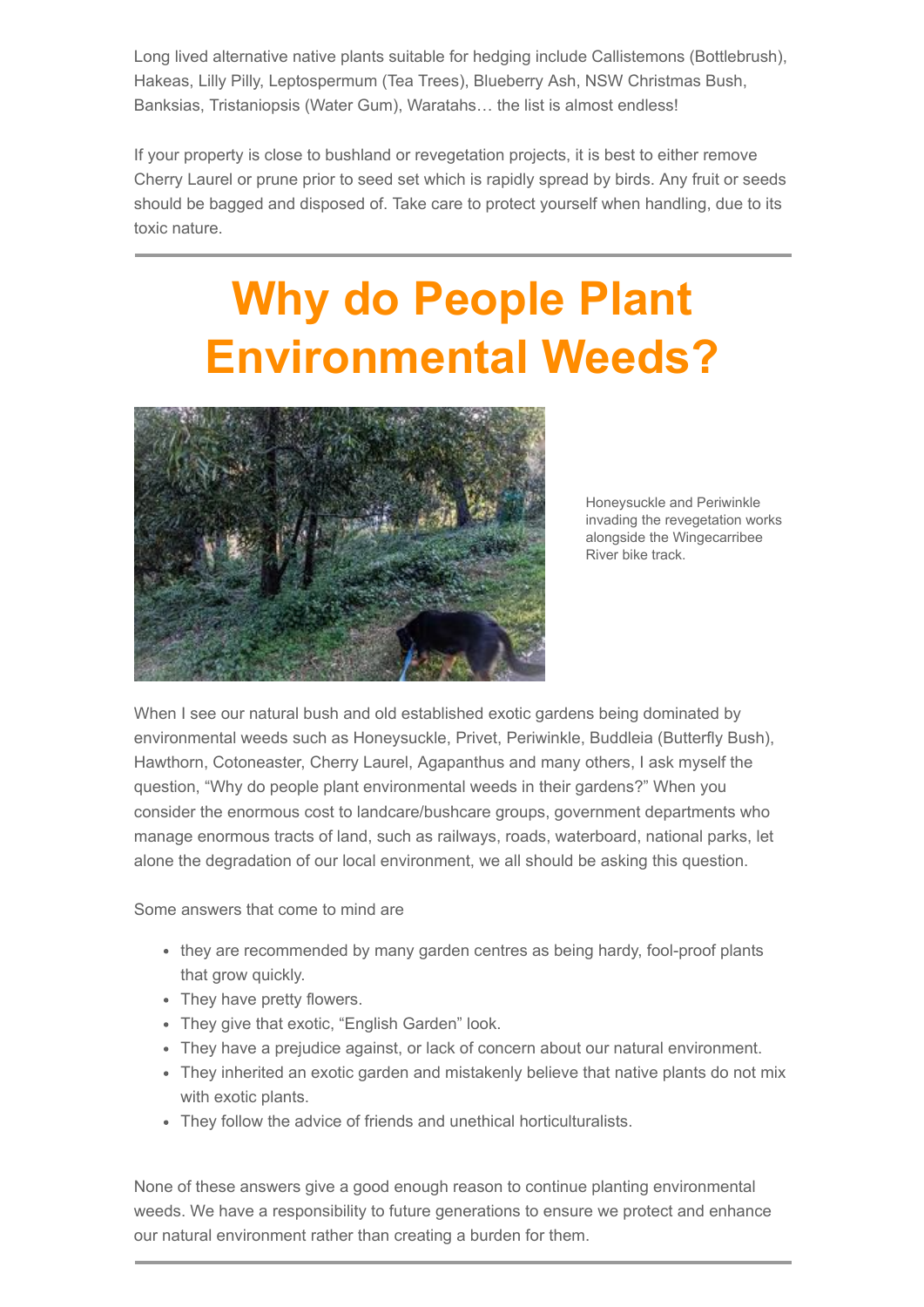# **Southern Highlands Koala Conservation Project**



Our Koalas need your help in preserving existing koala habitat and creating more to [ensure their continued existence. Here is a link to the Facebook page](https://www.facebook.com/SouthernHighlandsKoalas/) *Southern Highlands Koala Conservation Project* to find out more. <https://www.facebook.com/SouthernHighlandsKoalas/>

We also have koala feed trees available. For every tree you buy from us, you will be donating over \$1.50 to support wildlife carers in our Shire.

So, if you could *bear* enjoying these iconic animals in your garden, pop down to the nursery for some *koala*-ty feed trees today!

# **Outside Team Project**

Last month was a busy month for the outside team at Wariapendi. We've been flat out catching up on projects after the heavy rains we all experienced earlier this year.

Our project property we would like to feature for this month is the amazing Seidler House that overlooks the Wingecaribee River in Joadja.

We did the original landscaping works when the house was completed over 20 years ago. Over the years we have received many compliments as to how the house blends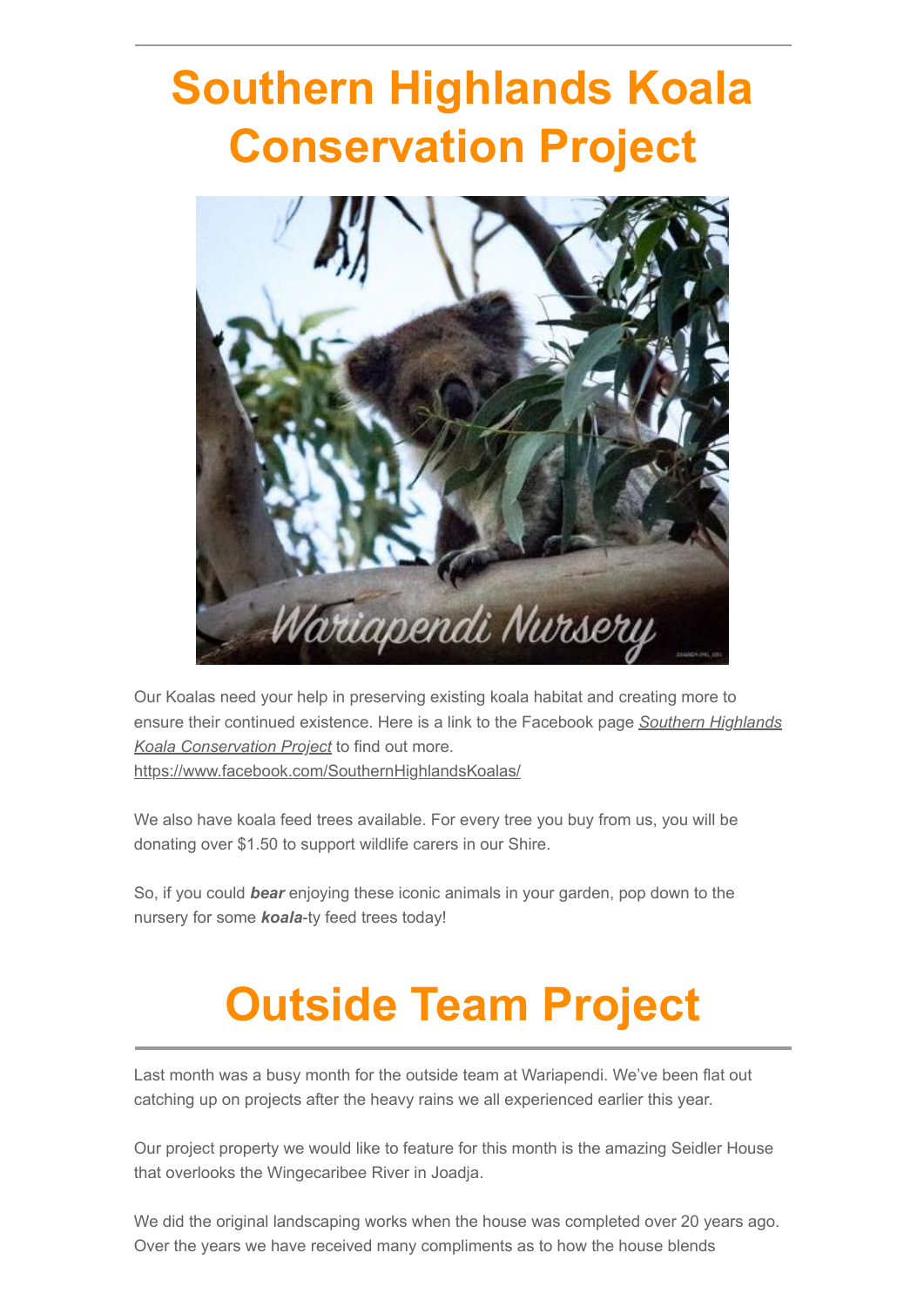beautifully into the landscape and how stunning the bush is around this amazing house. For those who knew we enacted the works it was often referred to as "designer bush"!

The new owners have now re-engaged Wariapendi to revamp the gardens and surrounding bushland after the effects of the drought. We still have various stages of work to complete on this property, but we were lucky enough to start work on both the main house and courtyard entrance, and the gardens that link the skywalk bridge to the suspended pool with its surrounding garden and gorgeous natural habitat.



You too can experience some luxury and peace of mind at this piece of Australian architectural history. To find out more, use the link below.

<https://contemporaryhotels.com.au/accommodation/southern-highlands/the-seidler-house/>

# **Website Update**

We have also been working on updating our website lately. It is still a bit of a work in progress but a big improvement on the old. If you have any suggestions for content we would like to hear from you. Your suggestions can be sent to [sales@wariapendi.com.au](mailto:sales@wariapendi.com.au)

[You can order your plants online \(pick up from nursery only\) at www.wariapendi-native](http://www.wariapendi-native-nursery.myshopify.com/)nursery.myshopify.com

You can also see our most recent availability list here: